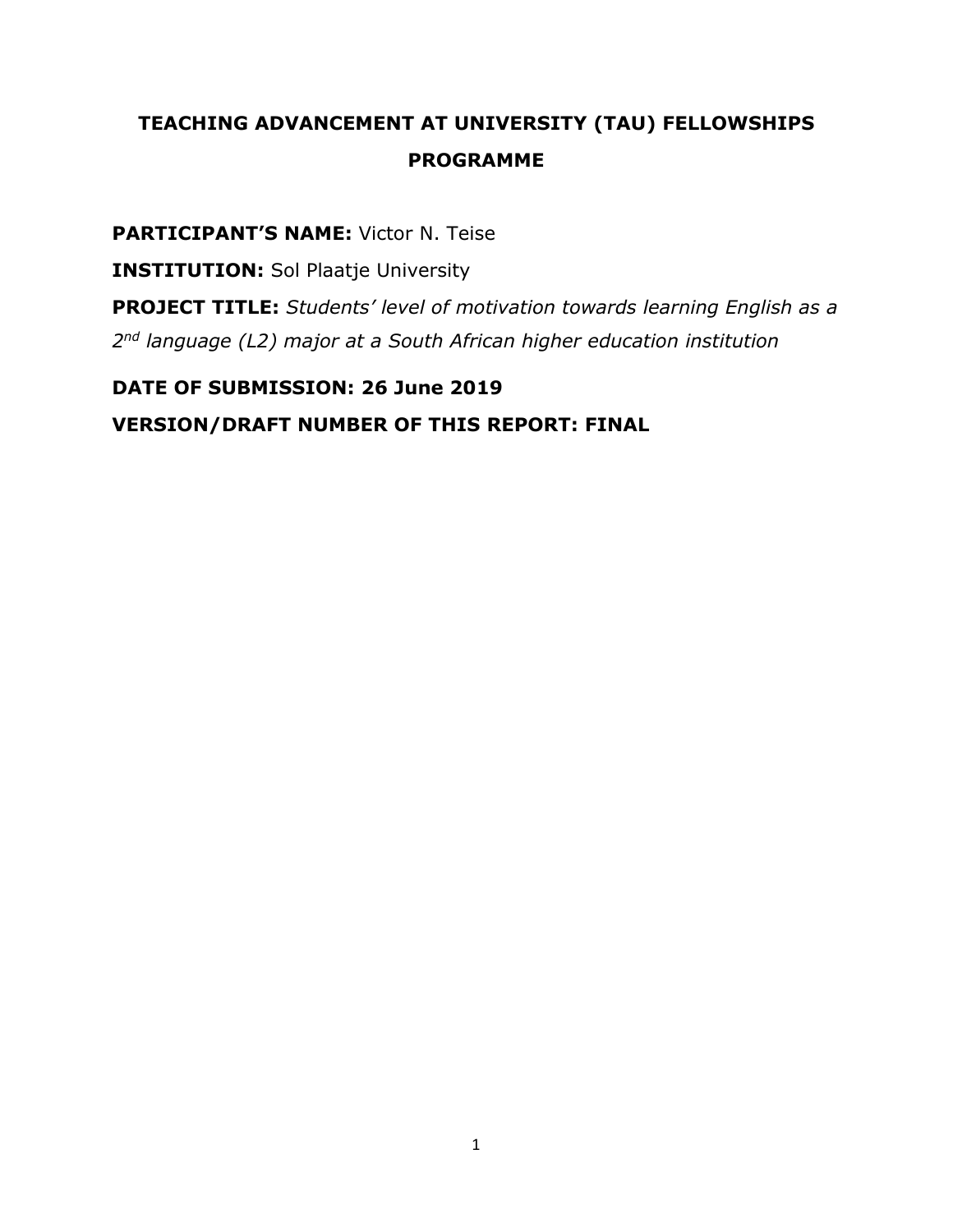#### **Aim and Processes**

Students enrolled for English as a second language (L2) major at a tertiary institution in the Northern Cape have been observed to be underperforming. This is evident from the high **low pass rates** and **class averages** over the past three years (2016 – 2018). The aim of this investigation, therefore, was to determine student's level of motivation towards learning English as a second language (L2) major subject.

#### **Data gathering instruments (Instrumentation)**

In order to test the students' motivation towards learning English as a second language (L2) major subject an adapted version of Gardner's Attitude/Motivation Test Battery (AMTB) (2004) was used. This shortened version of the AMTB was found to be appropriate since it was applicable to the majority of students whose mother tongue is not English, but rather Afrikaans, Setswana, isiXhosa, or any other official South African language.

Owing to the limited scope of the project only five constructs were measured, namely *Interest in Foreign Languages, Attitudes toward Learning English, Integrative Orientation, Instrumental Orientation* and *English Class Anxiety***.** A 4 point Likert Scale varying from strongly *disagree* (value  $= 1$ ), *disagree* (value  $= 2$ ), *agree* (value  $= 3$ ) and *strongly agree* (value  $= 4$ ) was used to measure the items of each construct. The unit of analysis was the 2018 1<sup>st</sup> year cohort of students doing English as a  $2<sup>nd</sup>$  language (L2) major. The population comprised 130 1<sup>st</sup> year students from which a sample of 91 (n=91)respondents were selected. Convenience sampling as a form of nonprobability sampling was used as a sampling method because of the availability and accessibility of the participants.

#### **Data analysis**

Data elicited from the items measuring the different constructs in the questionnaire were descriptively summarized using Excel.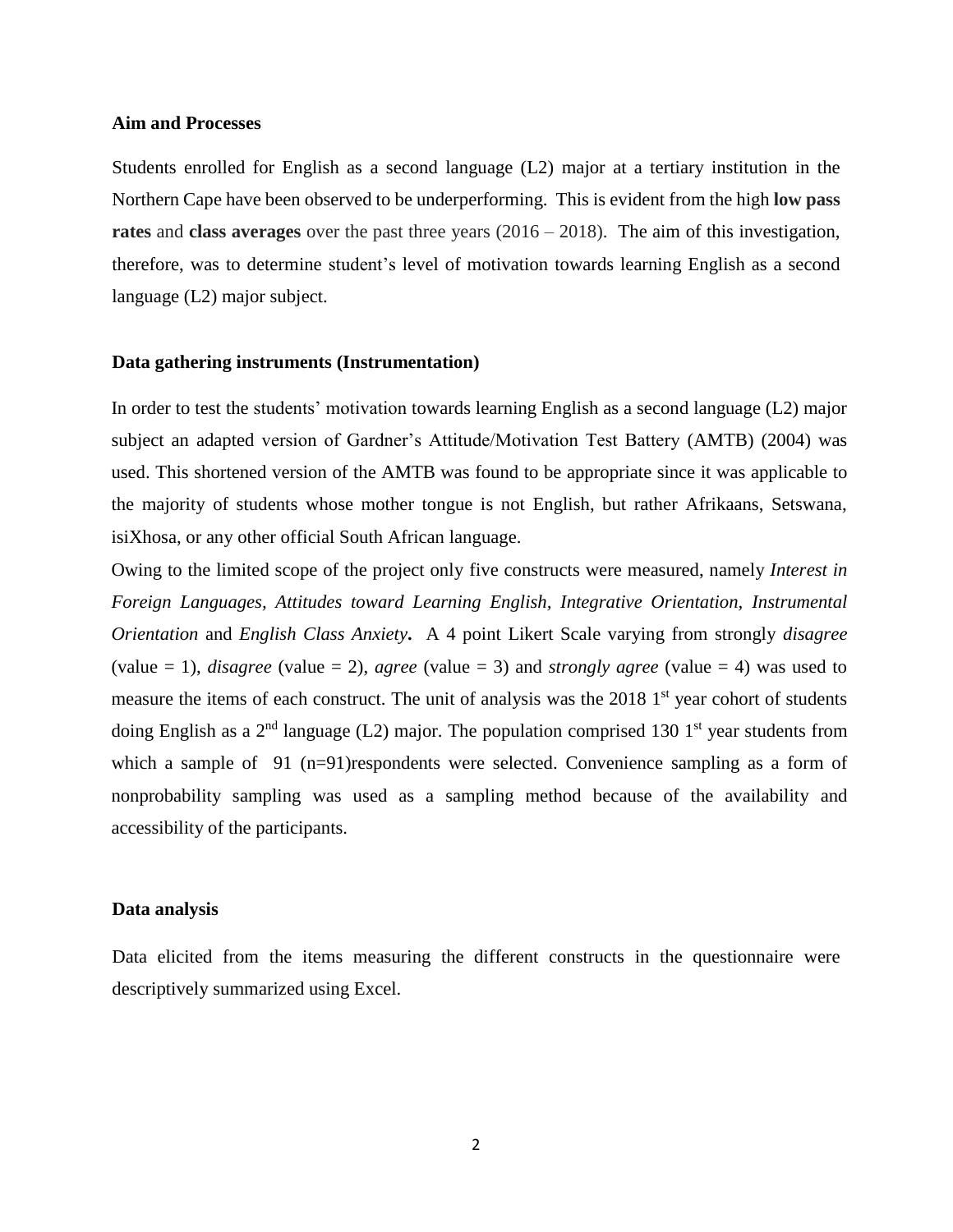# **Outcomes**

# **Biographical profile of students**

The majority of students who participated in the study were females (63.7%) younger than 20 years of age (53.8%) while another significant percentage were between the ages of  $21 - 25$ (44.4%). Only a small percentage of participants were older than 26 years of age (2.4%). It is also noted that, with regard to language distribution, the majority of the participants' home language is Setswana (52.7%) while only a small percentage of participants reported English (13.1%) as their home language.

# **Presentation of results elicited from the Likert scale items measuring the following five constructs**

#### **Interest in Foreign Languages**

*Interest in Foreign Languages* as a construct with 9 items (Q1 – Q9) endeavoured to measure the respondents' interest in foreign languages. The mean score for this construct was 3.06 while the median score was 3.09. The standard deviation from the mean was reported at 0.328498.

#### **Attitudes towards Learning English**

This construct consisting of 10 items  $(Q10 - Q19)$  was used to measure the respondents' attitude towards learning English. The mean score for this construct was 2.48 while the median score was 3.00. The standard deviation from the mean was reported at 0.792209.

#### **Integrative orientation**

The construct *Integrative orientation* which consisted of 4 items (Q20 – Q23) was used to measure the respondents' efforts to associate and identify culturally with the target language community. The mean score for this construct was 3.44 while the median score was 3.49. The standard deviation from the mean was reported at 0.151838.

## **Instrumental orientation**

*Instrumental orientation* consisting of 4 items (Q24 – Q27) endeavoured to measure the respondents' desire to learn a language for practical purposes. The mean score for this construct was 3.00 while the median score was 3.13. The standard deviation from the mean was indicated at 0.391449.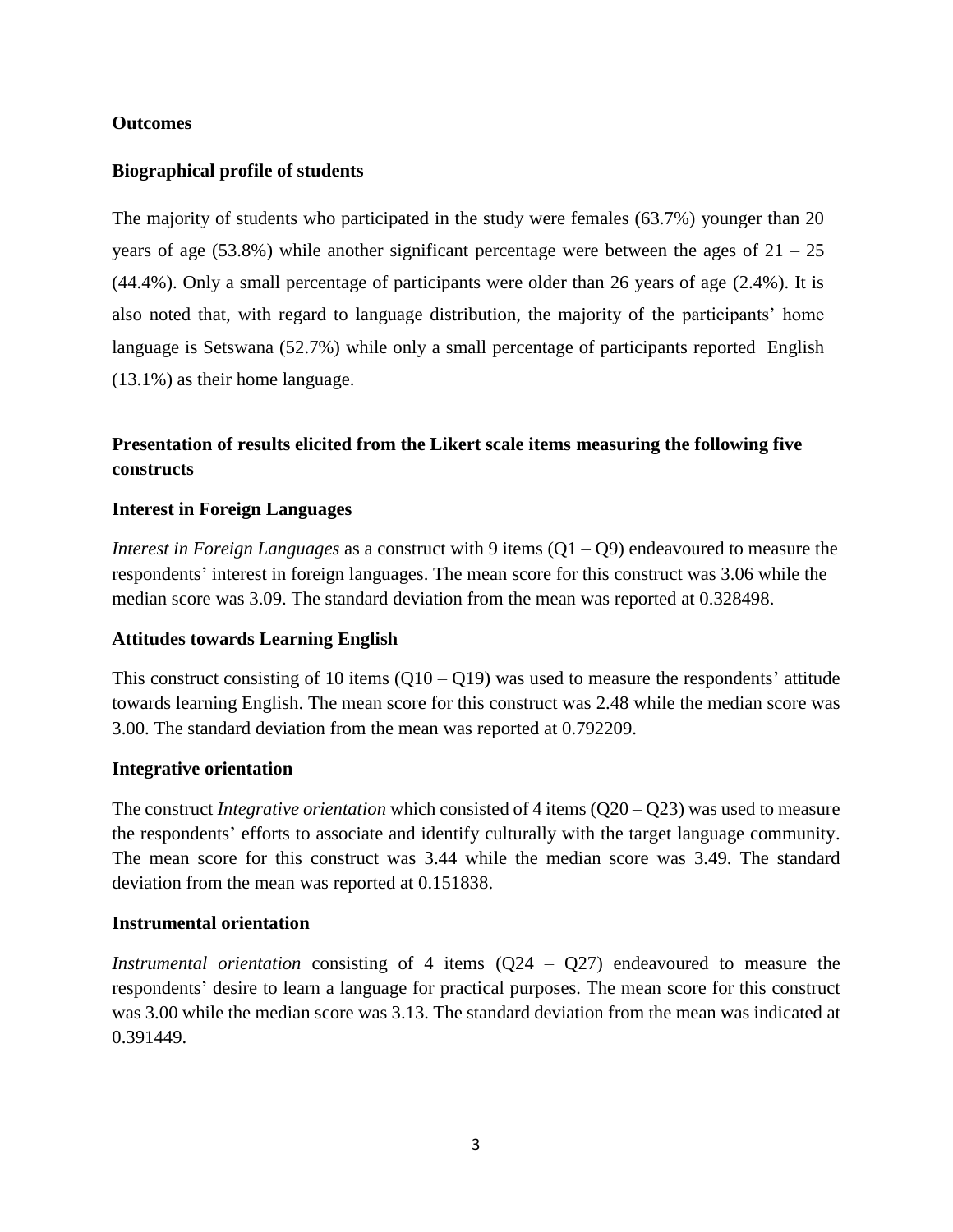#### **English class anxiety**

The construct *English Class Anxiety* consisting of 5 items (Q28 – Q32) was used to determine the respondents' level of anxiety in an English class environment. The mean score for this construct was 2.17 while the median score was 2.11. The standard deviation from the mean was indicated at 0.165457.

#### **Discussion**

In terms of gender, the majority of students who participated in the study were female (63.7%). While a significant percentage of respondents were between the ages of  $21 - 25$  (44.4%) the majority of students were younger than 20 years of age (53.8%). Only a small percentage of participants were older than 26 years of age (2.4%). It is also noted that, with regard to language distribution, the majority of participants' home language is Setswana (52.7%) while only a small percentage of participants has English (13.1%) as their home language.

The scores for the constructs as mentioned above represent the aggregate scores for all the items in a particular construct. The median score was used as a measure of central tendency since the distribution of the data is assumed to be skewed or asymmetrical. In the case of a 4 point Likert scale, as is the case with the instrument used in this particular case, the middlemost value of 2.5 was used as a benchmark against which the scores obtained for each individual construct could be measured.

The median score of 3.09 for the construct **Interest in Foreign Languages** indicates that respondents shows an interest in learning foreign languages. In the case of **Attitudes towards**  Learning English the median score of 3.00 suggests that respondents have a positive attitude towards learning English as foreign language.

The construct **Integrative orientation** where a median score of 3.49 has been reported suggests that respondents have a keen interest to associate and identify culturally with the target language community. This score is marginally higher than the scores for the previous two constructs suggesting that this construct plays a significant role in the respondents' efforts to learn English as a second language. With regard to **Instrumental orientation** the median score of 3.13, which is lower than the scores for integrative orientation also indicates a positive inclination towards learning a foreign language. Of all the constructs which have been measured **English class anxiety**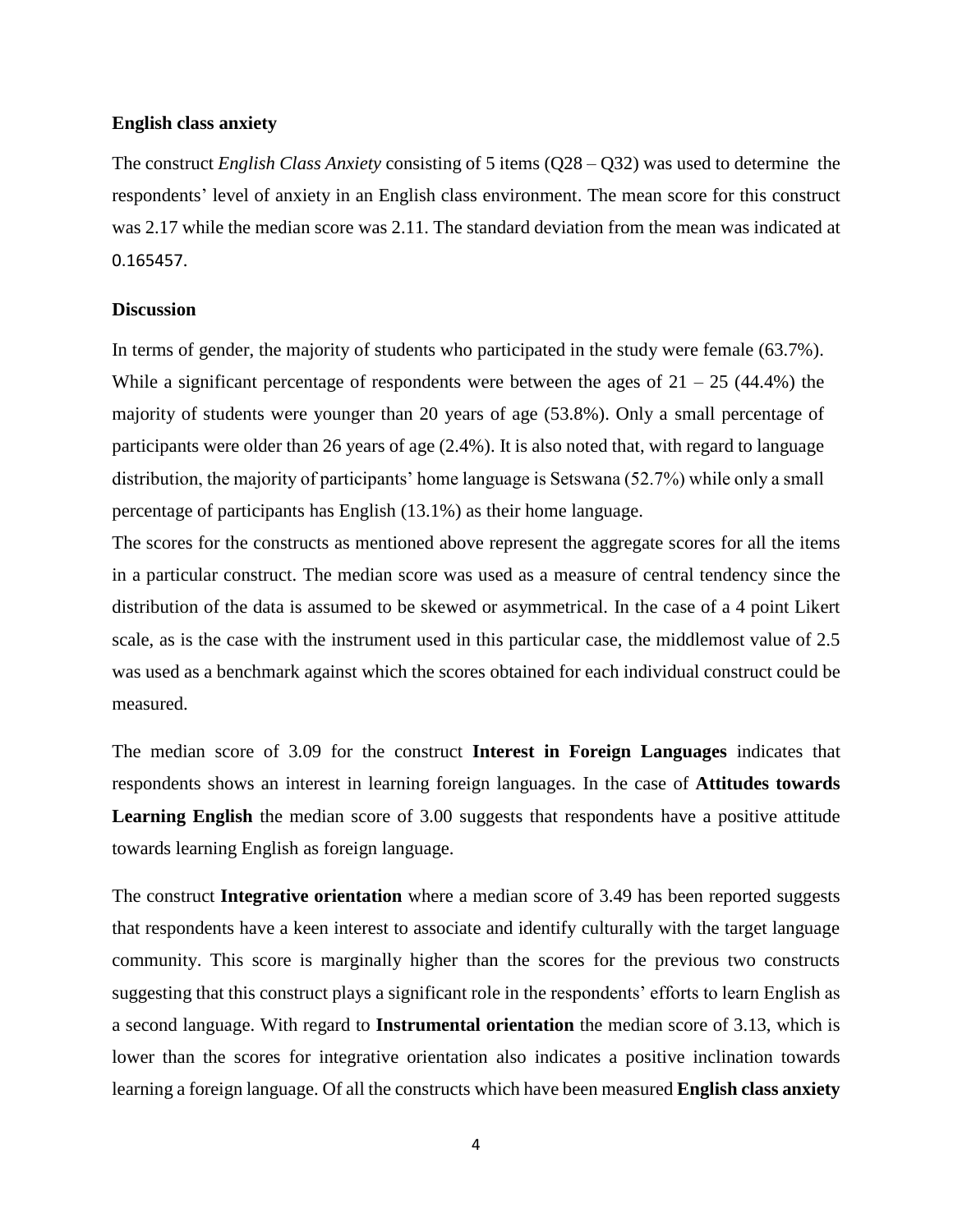received a negative median score of 2.11 suggesting that respondents encountered high levels of anxiety in their English class.

The positive scores for instrumental and integrative orientation is in line with findings of research done elsewhere (Ellis, 1985; Young, 1987; Cheng-Chang Tsai and I-Cheng Chang, 2013; Khasawnehl and Ahmad Al-Omari1, 2015).

### **Conclusion**

Investigating the students' level of motivation towards learning English as a second language major brought some new insights regarding their performance or achievement levels. The findings suggest that students in the Northern Cape have more or less the same level of motivation towards learning English as any other student elsewhere in the world whose mother tongue is not English, especially with regard to constructs such as instrumental (and integrative orientation The motivation of students at the tertiary institution where the investigation was conducted were similar. One may therefore conclude that student performance may be influenced by other factors which may not necessarily be related to motivation. These may include student-related factors such as language proficiency, academic literacy, academic preparedness, reading ability, comprehension, etcetera. Low levels of student achievement or performance may even be educator-related or learning environment-related. These factors would therefore also need to be investigated.

#### **List of references**

Al-Khasawneh1, Fadi Maher & Ahmad Al-Omari1, Mohammad. 2015. Motivations towards Learning English: The Case of Jordanian Gifted Students. *International Journal of Education ISSN 1948-5476 2015, Vol. 7, No. 2.*

Cohen, Louis, Manion, Lawrence & Morrison, Keith. 2009. *Research Methods in Education Sixth Edition.* London: Routledge.

De Vos, AS, Strydom, H, Fouché, CB & Delport, CSL. 2005. *Research at grassroots: For the social sciences and human service professions*. Third Edition. Pretoria: Van Schaik.

Dörnyei, Z. 2005. *The psychology of the language learner: Individual differences in second language acquisition* **.** Mahwah, NJ: Lawrence Erlbaum Associates.